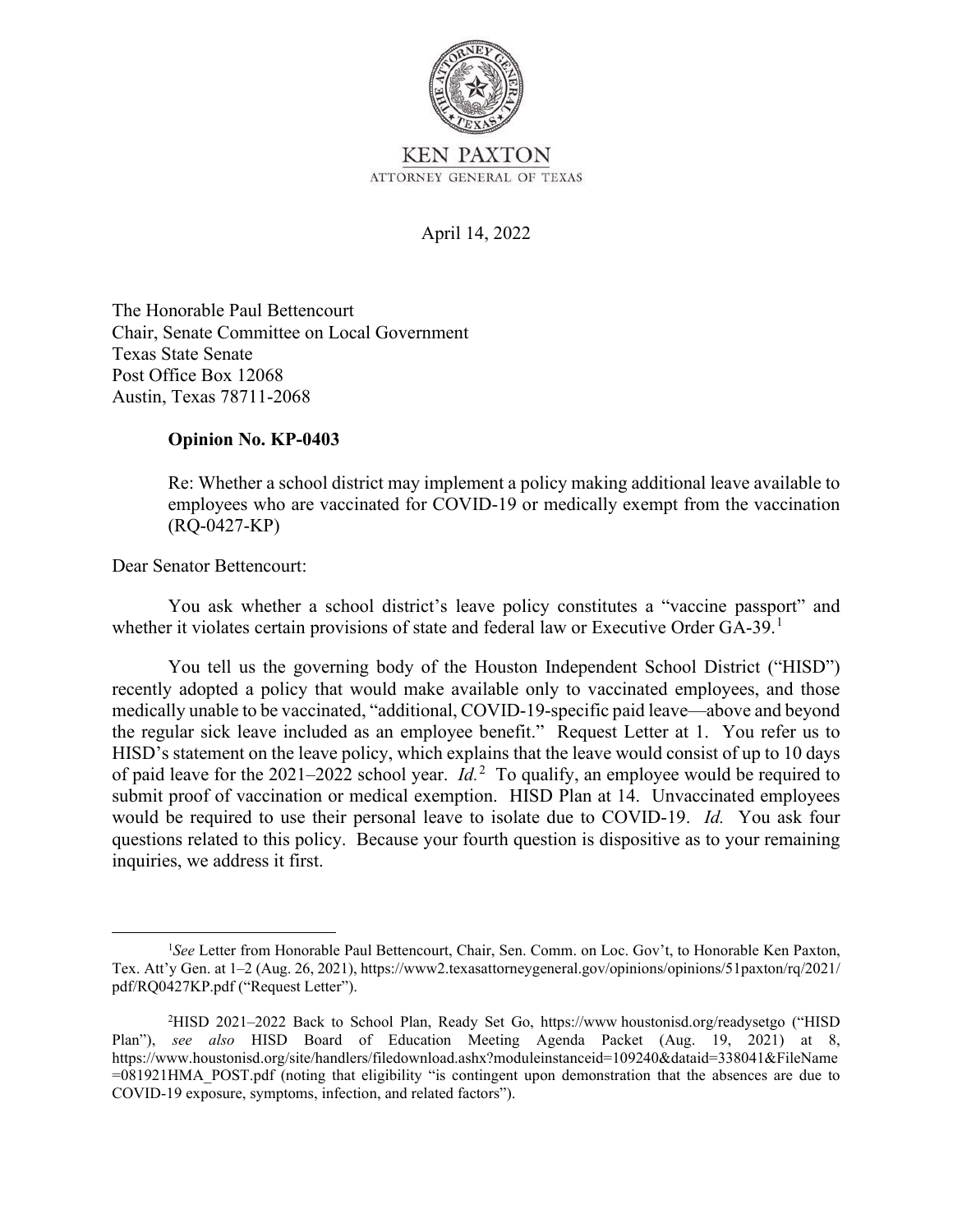## **I. By offering additional paid leave only to those employees showing proof of COVID-19 vaccination or a medical exemption, the HISD COVID-19 paid leave policy violates Executive Order GA-39.**

 You ask whether HISD's COVID-19 paid leave policy would violate Executive Order GA- 3720, 45 Tex. Reg. 2094 (2020). The Legislature authorized the Governor, upon declaring a disaster, to "issue executive orders, proclamations, and regulations and amend or rescind them." powers under chapter 418 of the Government Code "have the force and effect of law."<sup>4</sup>*Id*. 39. Request Letter at 1–2. The Governor declared a state of disaster in Texas due to COVID-19 on March 13, 2020, and that declaration is ongoing.<sup>3</sup> Office of the Governor, Proclamation 41-TEX. GOV'T CODE § 418.012. The Governor's executive orders issued pursuant to his emergency

Relevant to your question, the Governor issued Executive Order GA-39 on August 25, 2021.<sup>5</sup> That order expressly prohibits state agencies and political subdivisions from requiring any documentation regarding a person's COVID-19 vaccination status for entry or services:

> State agencies and political subdivisions shall not adopt or enforce any order, ordinance, policy, regulation, rule, or similar measure that requires an individual to provide, as a condition of receiving any service or entering any place, documentation regarding the individual's vaccination status for any COVID-19 vaccine.

Office of the Governor, Executive Order GA-39 (2021) at 2.<sup>6</sup> Thus, under the order, a state agency salary). Thus, a court could conclude that by offering a benefit of COVID-19 paid leave only to or political subdivision may not adopt a policy conditioning the receipt of "any service" on an individual's submission of COVID-19 vaccination information. The order does not exclude an employee from the term "individual," nor does it limit "services" to those that would typically be provided to the public exclusively. *See* MERRIAM-WEBSTER'S COLLEGIATE DICTIONARY 114 (11th ed. 2004) (defining "benefit" to include a service provided by an employer in addition to wages or

 3 *See* GOVERNOR OF THE STATE OF TEXAS, DISASTER PROCLAMATION (Mar. 13, 2020), <https://gov.texas.gov>/ uploads/files/press/DISASTER\_covid19\_disaster\_proclamation\_IMAGE\_03-13-2020.pdf. The Governor renewed the disaster declaration most recently on March 23, 2022. *See* GOVERNOR OF THE STATE OF TEXAS, DISASTER PROCLAMATION (Mar. 23, 2022), [https://gov.texas.gov/uploads/files/press/DISASTER\\_renewing\\_covid19\\_disaster\\_proclamation\\_IMAGE](https://gov.texas.gov/uploads/files/press/DISASTER_renewing_covid19_disaster_proclamation_IMAGE) 03-23-2022.pdf.

 gubernatorial executive orders related to the COVID-19 pandemic. *See, e.g.*, *In re Abbott*, No. 21-0720 (Tex. filed Aug. 23, 2021). It is the policy of this office to refrain from issuing an Attorney General opinion on a question that we know to be the subject of pending litigation. *See* Tex. Att'y Gen. Op. Nos. KP-0382 (2021) at 2, GA-0502 (2007) 4 Multiple lawsuits are currently pending in Texas state and federal courts that address the validity of certain at 3–4. We therefore assume without deciding the validity of Executive Order GA-39.

 5 *See* GOVERNOR OF THE STATE OF TEXAS, EXECUTIVE ORDER 39 (Aug. 25, 2021), <https://gov.texas.gov>/ uploads/files/press/EO-GA-39\_prohibiting\_vaccine\_mandates\_and\_vaccine\_passports\_IMAGE\_08-25-2021.pdf.

 vaccine passports documenting COVID-19 vaccines administered under emergency use authorization. *See id* at 3*.* 6 Executive Order GA-39 supersedes paragraph No. 2 of Executive Order GA-38, which similarly prohibited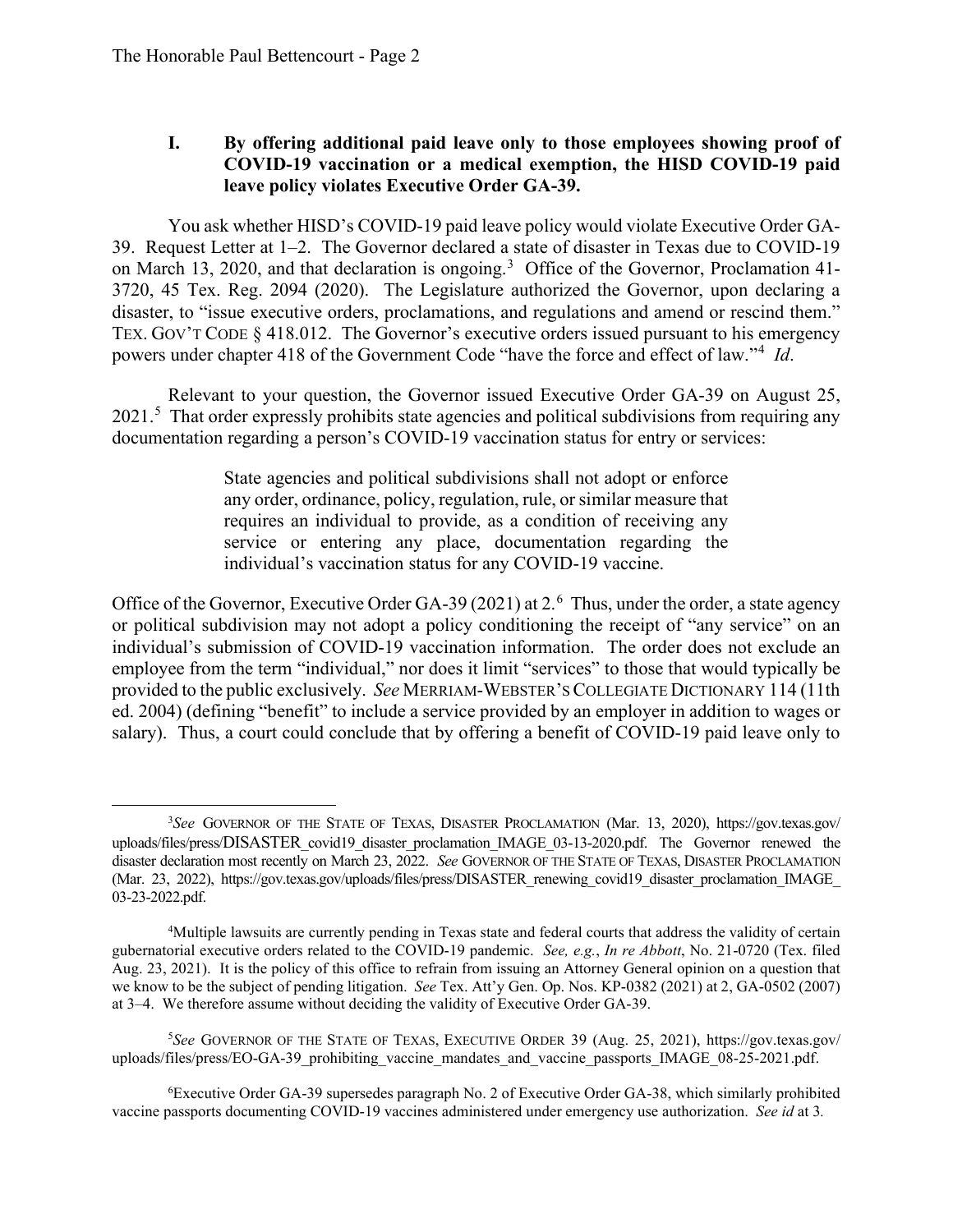those employees showing proof of a vaccine or a medical exemption, the HISD paid leave policy violates Executive Order GA-39.

**II. Any standard documentation that certifies an individual's COVID-19 vaccination status constitutes a "vaccine passport" under section 161.0085 of the Health and Safety Code, but that provision currently prohibits a government entity from providing such document to a third party for a purpose other than health care.** 

That section provides in relevant part: You also ask whether such a policy constitutes a "vaccine passport" under Senate Bill 968, recently passed by the Eighty-seventh Legislature. Request Letter at 1–2. Senate Bill 968, among other things, added section 161.0085 to the Health and Safety Code to prohibit vaccine passports.

> $(b)$  A government entity in this state may not issue a vaccine passport, vaccine pass, or other standardized documentation to certify an individual's COVID-19 vaccination status to a third party for a purpose other than health care or otherwise publish or share any individual's COVID-19 immunization record or similar health information for a purpose other than health care.

> (c) A business in this state may not require a customer to provide any documentation certifying the customer's COVID-19 vaccination or post-transmission recovery on entry to, to gain access to, or to receive service from the business. . . . .

 associates"—instructs that "the meaning of a word or phrase, especially one in a list, should be known by the words immediately surrounding it." *Greater Houston P'ship v. Paxton*, 468 S.W.3d  *documentation to certify an individual's COVID-19 vaccination status*." TEX. HEALTH & SAFETY vaccination status, including the documentation required under the HISD paid leave policy. TEX. HEALTH & SAFETY CODE § 161.0085(b), (c). The provision does not define "vaccine" passport." But the canon of statutory construction known as *noscitur a sociis*—"it is known by its 51, 61 (Tex. 2015) (citing *TGS-NOPEC Geophysical Co. v. Combs*, 340 S.W.3d 432, 441 (Tex. 2011)). The statute prohibits "a vaccine passport, vaccine pass, *or other standardized*  CODE § 161.0085(b) (emphasis added). Accordingly, a vaccine passport as contemplated by section 161.0085(b) includes any standard documentation to certify an individual's COVID-19

 Subsection 161.0085(b) prohibits a governmental entity from issuing a vaccine passport in order to certify the individual's vaccination status to a third party and prohibits a governmental another party to submit a vaccine passport to itself. *See id.* To the extent that such documentation entity from otherwise publishing or sharing that documentation for a purpose other than health care. *Id*. Subsection 161.0085(b) does not address whether a governmental entity may require is provided by or from another governmental entity (in other words, not from HISD), then such governmental entity is also prohibited from providing the individual's COVID-19 immunization record to a third party, including HISD, for a purpose other than health care. Implementation of the HISD paid leave policy would be an employment matter, and documentation of an individual's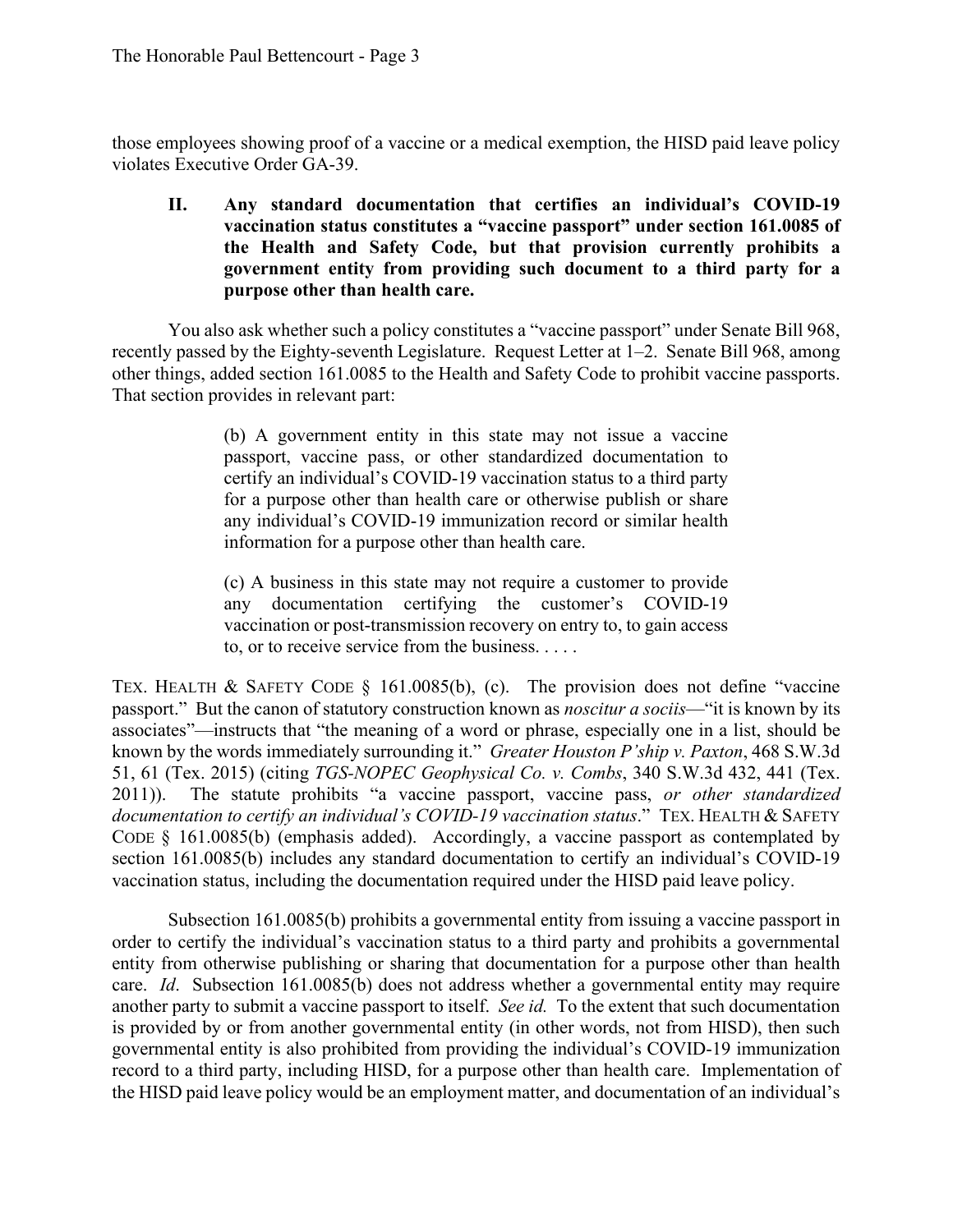COVID-19 vaccination status in this instance would therefore not be for the purpose of health care of any individual.

In contrast, subsection 161.0085(c), concerning vaccine passports in the context of businesses, clearly prohibits requiring the submission of vaccine passports:

> A business in this state may not require a customer to provide any documentation certifying the customer's COVID-19 vaccination or post-transmission recovery on entry to, to gain access to, or to receive service from the business. . . . .

*Id.*  $\frac{1}{2}$  161.0085(c). Chapter 161 does not define "business" for purposes of subsection 161.0085(c). a "commercial and mercantile activity customarily engaged in as a means of livelihood." WEBSTER'S THIRD NEW INT'L DICTIONARY 302 (2002). Courts construing an undefined word generally apply the word's common, ordinary meaning, looking to "a wide variety of sources, including dictionary definitions." *Jaster v. Comet II Constr., Inc.*, 438 S.W.3d 556, 563 (Tex. 2014). The term "business" is commonly understood to refer to

 Thus, a court would likely conclude that subsection 161.0085(b) does not allow HISD to issue or share a vaccine passport, vaccine pass or other standardized documentation for purposes of its COVID-19 paid leave policy, nor does it allow another government entity to issue any such documentation to HISD for purposes of such paid leave policy. Subject to the foregoing, subsection 161.0085(b) does not speak to whether a government entity may require submission of any documentation certifying COVID-19 vaccination or post-transmission recovery (as opposed to the clear restriction under subsection 161.0085(c) on a business from requiring such documentation).

## **III. HISD is not a "covered entity" under HIPAA, and thus the restrictions under HIPAA on disclosure of protected health information do not apply.**

 Next you ask whether HISD's policy would violate employees' medical privacy rights under other law, such as the federal Health Insurance Portability and Accountability Act ("HIPAA") or the Texas Medical Records Privacy Act. Request Letter at 1–2.

 health care costs by simplifying administrative procedures. *See generally* Health Ins. Portability U.S.C. §§ 1320d to 1320d–9 (2006)). Congress also authorized the secretary of the U.S.  confidential medical records. *See generally* 45 C.F.R. pts. 160 & 164. The resulting HIPAA Privacy Rule addresses "'the use and disclosure of individuals' health information . . . as well as Congress enacted HIPAA to increase the portability of health insurance and to reduce & Accountability Act of 1996, Pub. L. No. 104–191, 110 Stat. 1936 (codified as amended at 42 Department of Health and Human Services to promulgate rules governing the disclosure of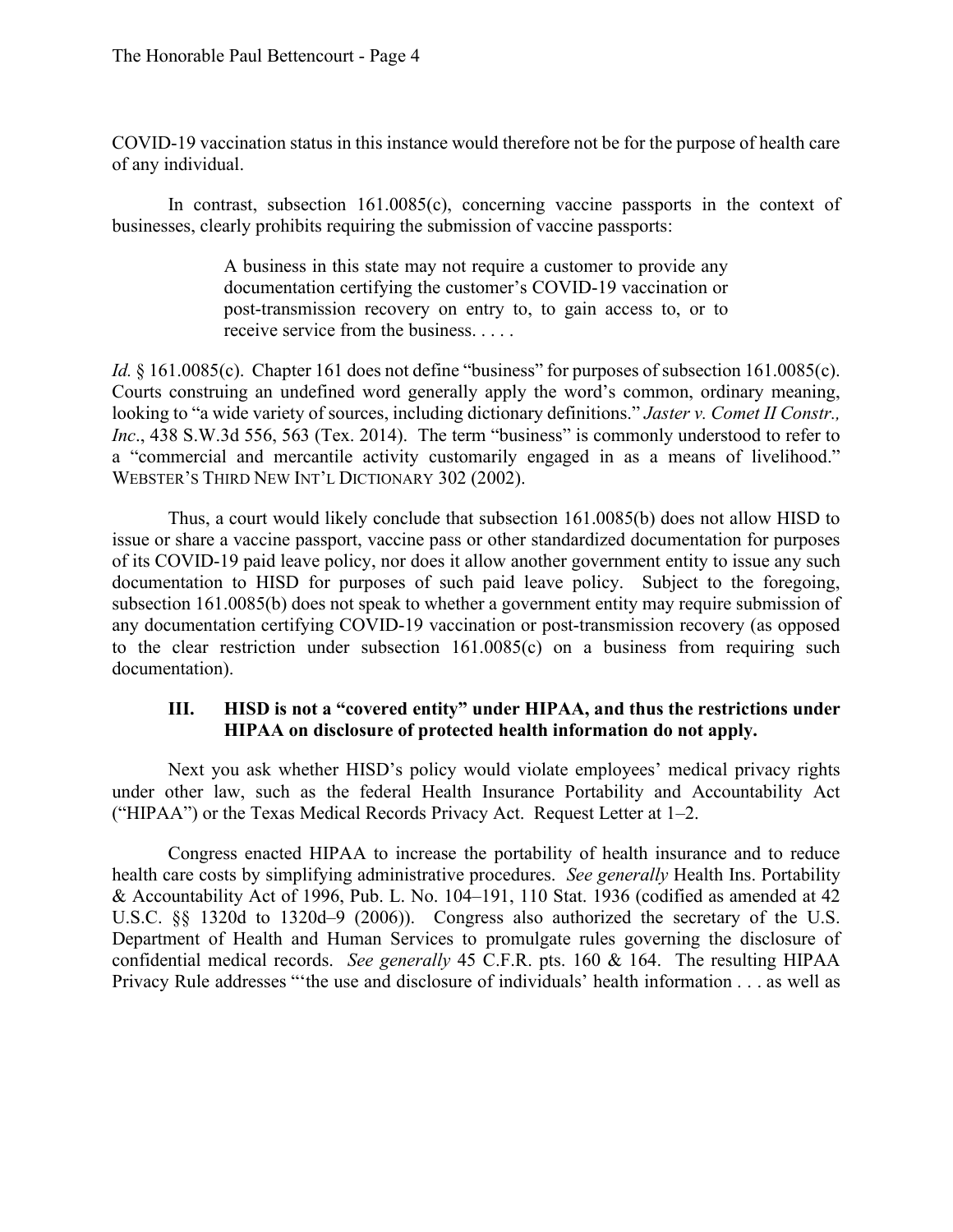used."<sup>7</sup>*See generally id*. pts. 160 & 164.<sup>8</sup> standards for individuals' privacy rights to understand and control how their health information is

"business associates"),  $.102(a)$ -(b) (specifying HIPAA's applicability only to those entities).<sup>9</sup> You tell us that "HISD is not its employees' health care provider," and we presume that HISD is Relevant to your question, the HIPAA Privacy Rule applies only to "covered entities," which HIPAA regulations define as a health plan, health care provider, or health care clearinghouse, and their business associates. *See id.* §§ 160.103 (defining "covered entity" and likewise not a health plan or a health care clearinghouse. Request Letter at 2. Thus, a court would likely conclude that because HISD is not a "covered entity" under HIPAA, the school district's COVID-19 leave policy would not violate an employee's HIPAA privacy rights with respect to HISD.

 That said, the term "health information" under the Privacy Rule includes "any information an individual . . . ." *Id*. § 160.103. Any such health information that is individually identifiable HIPAA. *Id*. Thus, to the extent a school receives an individual's COVID-19 vaccination status, . . . that: (1) [i]s created or received by a . . . school . . .; and (2) [r]elates to the past, present, or future physical or mental health or condition of an individual [or] the provision of health care to and that is transmitted or maintained in any form constitutes "protected health information" under that information would likely be characterized as protected health information under HIPAA.

# **IV. While HISD must comply with the Texas Medical Records Privacy Act ("TMRPA"), HISD's COVID-19 paid-leave policy does not, on its face, violate an employee's medical privacy rights under TMRPA.**

 entities to comply with both laws, to the extent applicable). The TMRPA defines "covered possession of it, and expressly including a "school." *Id.* § 181.001(b)(2). Under this expanded The Texas Medical Records Privacy Act ("TMRPA") is the state counterpart to HIPAA, governing the use and disclosure of protected health information and working in tandem with HIPAA to protect the privacy of medical records. *See generally* TEX. HEALTH & SAFETY CODE §§ 181.001–.207; *see also id.* §§ 181.001 (adopting HIPAA definitions for terms TMRPA does not otherwise define, which includes "protected health information"), 181.004 (requiring covered entities" more broadly than HIPAA, encompassing "any person" who assembles, collects, analyzes, uses, evaluates, stores, or transmits protected health information or who comes into

 ${\rm ^7U.S.}$  Dep't of Health & Human Servs., Office for Civil Rights, Summary of the HIPAA Privacy RULE, at 1,<https://www.hhs.gov/sites/default/files/privacysummary.pdf>.<br><sup>8</sup>The term "health information" under the Privacy Rule includes

 received by a . . . school . . .; and (2) [r]elates to the past, present, or future physical or mental health or condition of information" under HIPAA. *Id.* Thus, to the extent a school receives an individual's COVID-19 vaccination status, <sup>8</sup>The term "health information" under the Privacy Rule includes "any information . . . that: (1) [i]s created or an individual [or] the provision of health care to an individual . . . ." 45 C.F.R. § 160.103. Any such health information that is individually identifiable and that is transmitted or maintained in any form constitutes "protected health that information would likely be characterized as protected health information under HIPAA.

<sup>9</sup> The law specifies that a "government agency, with respect to determining eligibility for . . . a government health plan that provides public benefits and is administered by another government agency, or [is] collecting protected health information for such purposes" is not a "business associate." 45 C.F.R. § 160.103.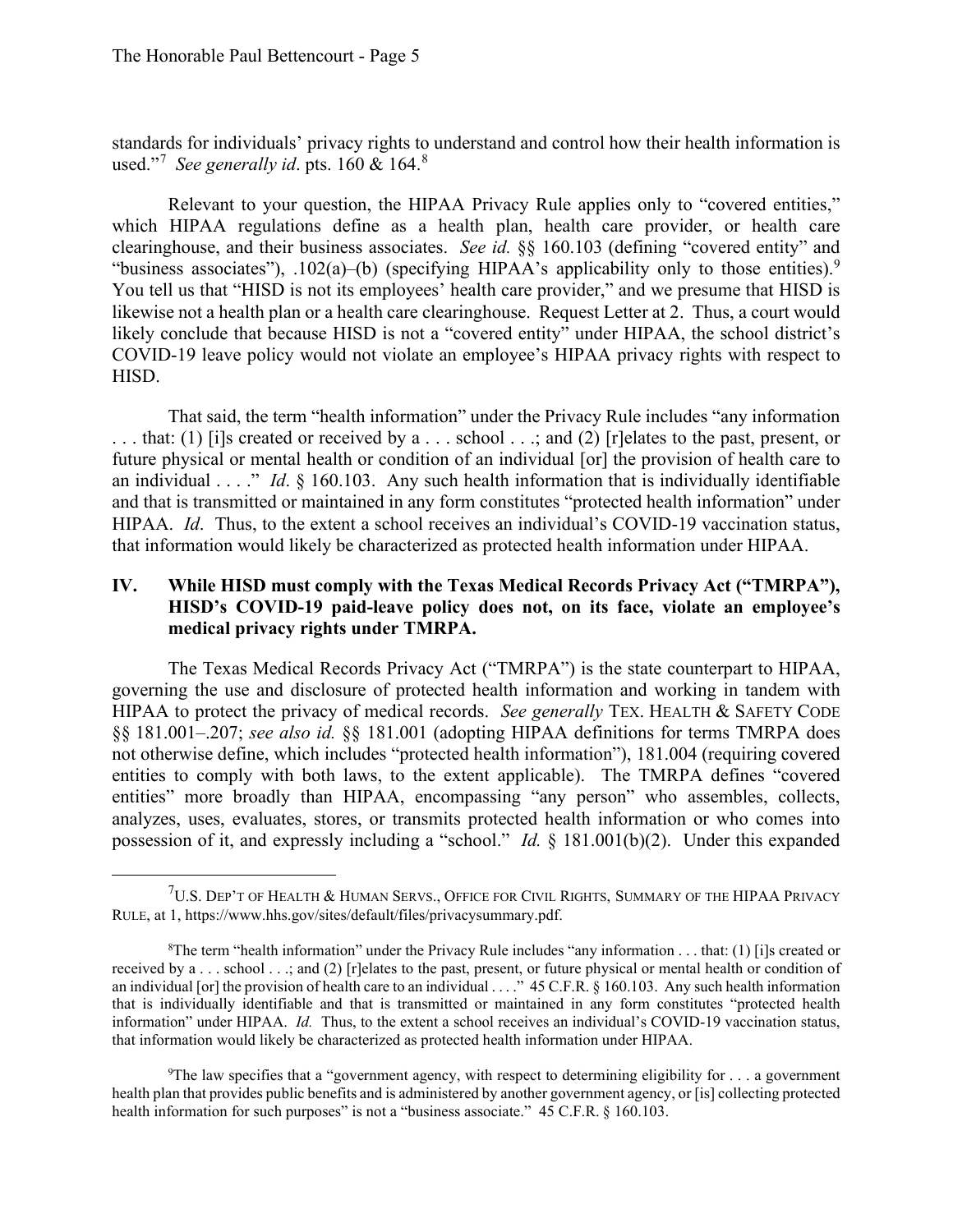with TMRPA. definition, HISD would likely be a "covered entity" under TMRPA if it received COVID-19 vaccination status information from an [employee.](https://employee.10)<sup>10</sup> As such, HISD would be obligated to comply

 authorization. *Id.* §§ 181.152(a), .154(b). Under TMRPA, a covered entity may not reidentify or attempt to reidentify an individual without obtaining the necessary authorization. *Id.* § 181.151. § 181.153(a). Covered entities must notify any "individual for whom the covered entity creates or receives protected health information" if the information is subject to electronic disclosure. *Id.*  employees regarding state and federal law on protected health information; and (2) providing electronic access when a person requests his or her own health [records.](https://records.11)<sup>11</sup> See id. §§ 181.101, .102. TMRPA generally prohibits covered entities from using protected health information for marketing purposes or from disclosing it electronically to any person without the person's TMRPA also prohibits covered entities from selling protected health information. *Id.*  § 181.154(a). Other requirements TMRPA imposes on covered entities include (1) training The facts you provide do not indicate whether HISD's use or handling of protected health information from an employee under the COVID-19 leave policy would violate TMRPA.

 <sup>10</sup>*But see* TEX. HEALTH & SAFETY CODE § 181.055(2) (providing that TMRPA "does not apply to . . . any covered entity or other person, insofar as the entity or person is acting in connection with an employee benefit plan"). Whether the COVID-19 paid leave at issue is part of an "employee benefit plan" is a fact question we do not determine. *See* Tex. Att'y Gen. Op. No. KP-0231 (2019) at 1 (refraining from opining on fact questions).

<sup>&</sup>lt;sup>11</sup>But see TEX. HEALTH & SAFETY CODE § 181.051 (exempting certain entities, including "an employer," from the TMRPA except as to subchapter D); *id.* §§ 181.151–.154 (comprising subchapter D).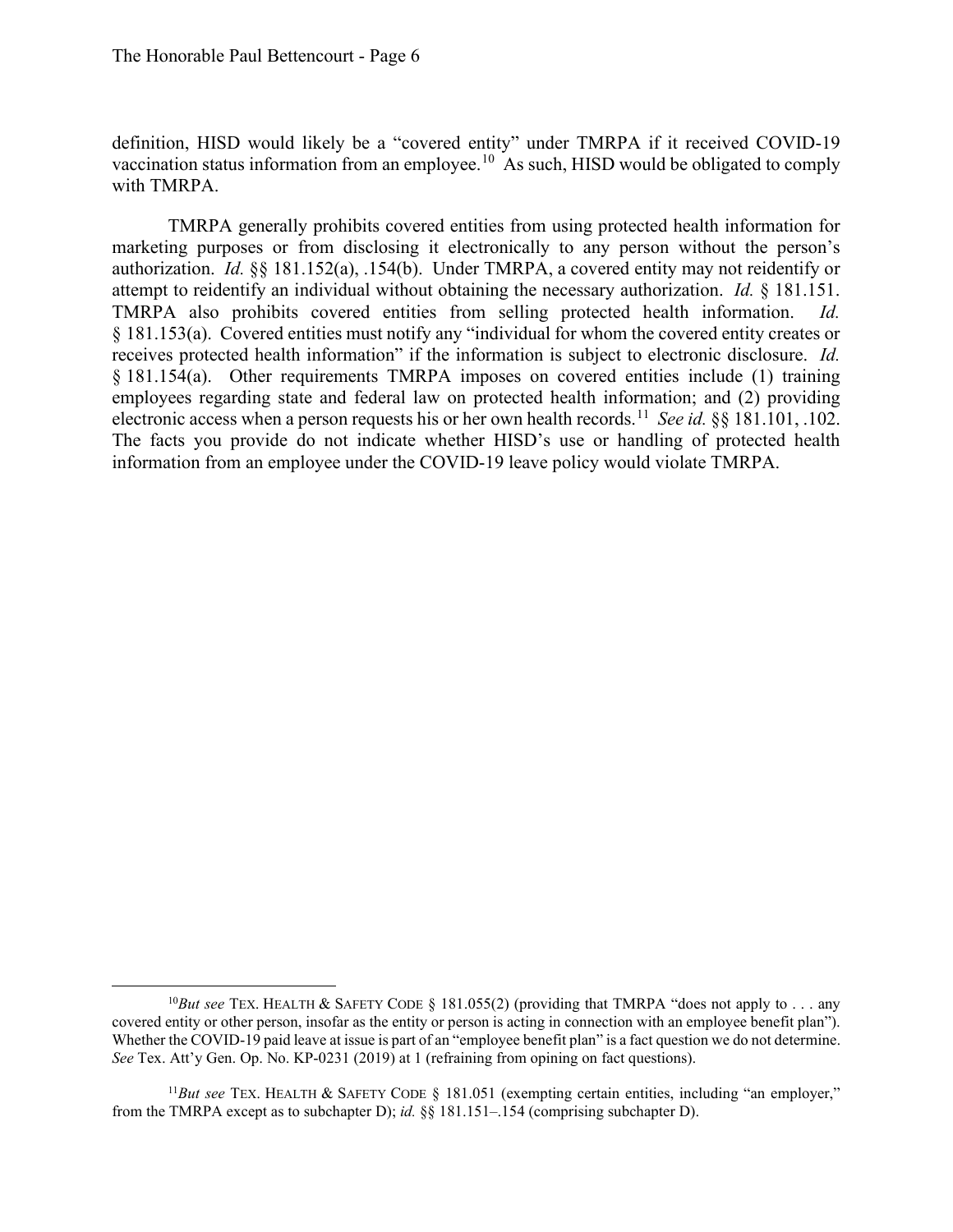#### **S UMMAR Y**

 School District's COVID-19 paid leave policy violates Executive A court would likely conclude that, by offering additional paid leave only to those employees showing proof of COVID-19 vaccination or a medical exemption, the Houston Independent Order GA-39.

 COVID-19 vaccination status constitutes a "vaccine passport" under customer. The statute is silent as to whether a governmental entity Any standard documentation that certifies an individual's subsection 161.0085(b) of the Health and Safety Code. Subsection 161.0085(b) does not permit a government entity to issue nor share standard documentation that certifies an individual's COVID-19 vaccination status for any purpose other than for health care. Sharing information for an employment matter (or any other nonhealth care related purpose) would not be permitted under this statute. As written, subsection 161.0085(c) clearly prohibits a business from requiring submission of such documentation from a may, or may not, require submission of such information.

HISD is not a covered entity under the federal Health Insurance Portability and Accountability Act; however, a person's vaccination status likely falls within the definition of "protected health information" under this federal statute.

HISD is a covered entity under the Texas Medical Records and Privacy Act and must comply with its provisions. Any information related to the vaccination status of an employee would be covered as "protected health information" under the TMRPA (as the statute adopts the federal definition) and treated accordingly.

Very truly yours,

K E N P A X T O N Attorney General of Texas

BRENT E. WEBSTER First Assistant Attorney General

LESLEY FRENCH Chief of Staff